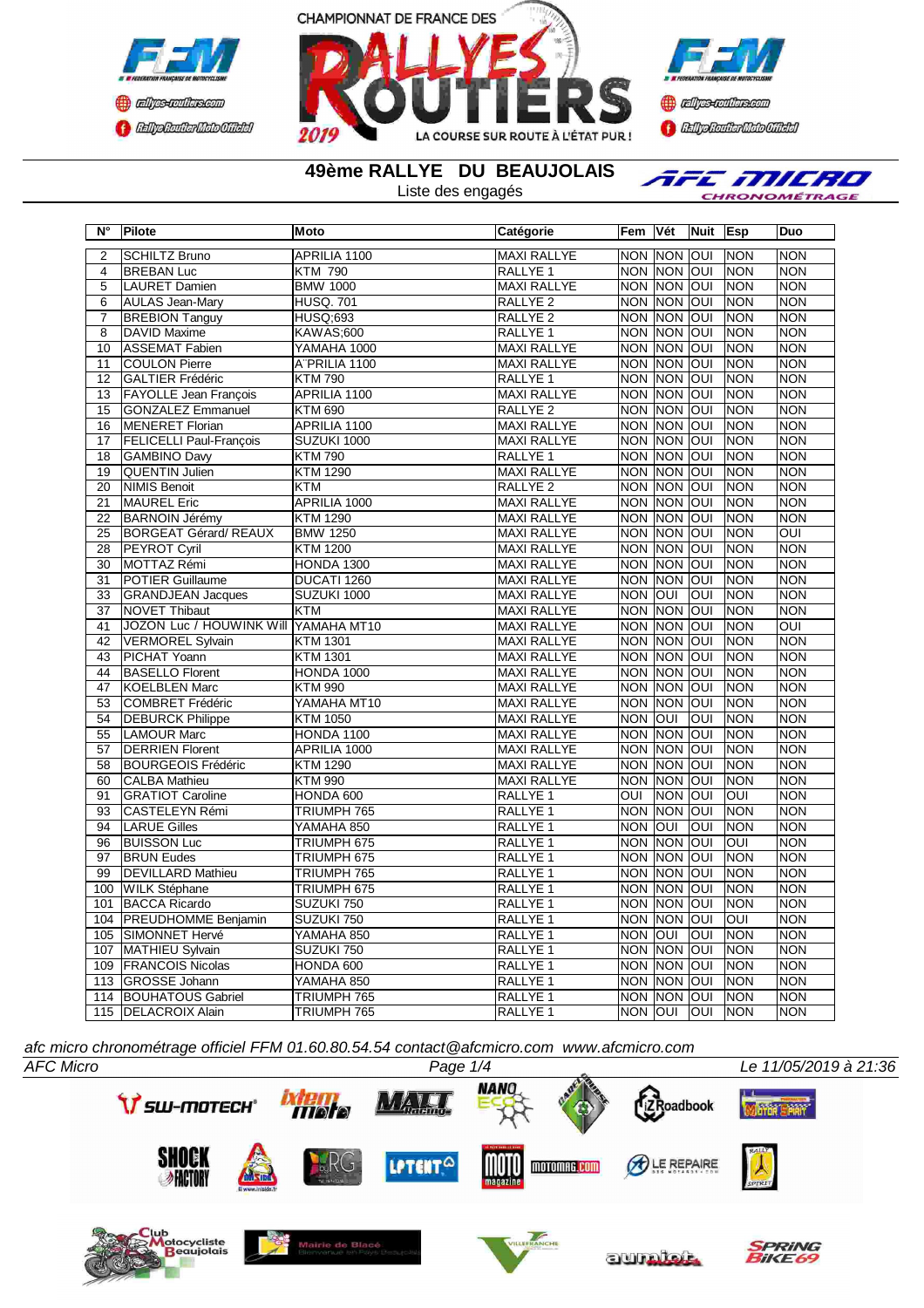





## 49ème RALLYE DU BEAUJOLAIS Liste des engagés

AFE MILRO RONOMÉTRAGE

| Ν°  | <b>Pilote</b>                         | Moto             | Catégorie           | Fem                     | ∣Vét           | Nuit       | Esp         | <b>Duo</b> |
|-----|---------------------------------------|------------------|---------------------|-------------------------|----------------|------------|-------------|------------|
| 116 | <b>DEWAS Albert</b>                   | HONDA 800        | RALLYE <sub>1</sub> | <b>NON</b>              | <b>NON</b>     | lon        | <b>NON</b>  | <b>NON</b> |
| 120 | <b>LEGER Pascal</b>                   | TRIUMPH 675      | RALLYE <sub>1</sub> | <b>NON</b>              | <b>NON OUI</b> |            | <b>NON</b>  | <b>NON</b> |
| 123 | MOREAU Loane                          | TRIUMPH 675      | RALLYE <sub>1</sub> | <b>NON</b>              | <b>NON</b>     | loui       | <b>NON</b>  | <b>NON</b> |
| 124 | <b>CHAPAS Tom</b>                     | YAMAHA750        | <b>RALLYE 1</b>     | <b>NON</b>              | <b>NON</b>     | loui       | <b>NON</b>  | <b>NON</b> |
| 130 | <b>BAUMGARTNER Jérôme</b>             | YAMAHA 847       | <b>RALLYE 1</b>     | <b>NON</b>              | <b>NON</b>     | loui       | <b>NON</b>  | <b>NON</b> |
| 161 | <b>CADENET Clément</b>                | <b>HUSQ. 693</b> | RALLYE <sub>2</sub> | <b>NON</b>              | NON            | loui       | loui        | <b>NON</b> |
| 162 | <b>DUPUIS Valéryane</b>               | <b>KAWA 650</b>  | <b>RALLYE 2</b>     | $\overline{O}$          | <b>NON</b>     | loui       | NON         | <b>NON</b> |
| 163 | JOUANEN Vincent                       | <b>KTM 450</b>   | RALLYE <sub>2</sub> | <b>NON</b>              | <b>NON</b>     | loui       | <b>NON</b>  | <b>NON</b> |
| 164 | <b>PETUAUD-LETANG Bruno</b>           | <b>HUSQ. 683</b> | RALLYE <sub>2</sub> | <b>NON</b>              | loui           | loui       | <b>NON</b>  | <b>NON</b> |
| 165 | <b>IDELORME</b> Maxime                | <b>HUSQ. 701</b> | <b>RALLYE 2</b>     | <b>NON</b>              | <b>NON</b>     | loui       | <b>NON</b>  | <b>NON</b> |
| 167 | <b>MOLINET Denis</b>                  | <b>KAWA 650</b>  | <b>RALLYE 2</b>     | <b>NON</b>              | lon            | <b>INO</b> | <b>NON</b>  | <b>NON</b> |
| 168 | <b>STEPHAN Pierre</b>                 | <b>KTM 690</b>   | RALLYE <sub>2</sub> | <b>NON</b>              | <b>NON</b>     | loui       | <b>NON</b>  | <b>NON</b> |
| 169 | MANEUF Serge                          | <b>KTM 640</b>   | <b>RALLYE 2</b>     | <b>NON</b>              | loui           | loui       | <b>NON</b>  | <b>NON</b> |
| 172 | <b>SCHMUCK Patrick</b>                | YAMAHA 530       | RALLYE <sub>2</sub> | <b>NON</b>              | loui           | <b>OUI</b> | <b>NON</b>  | <b>NON</b> |
| 173 | MESSEGHEM Christian                   | <b>KAWA 650</b>  | <b>RALLYE 2</b>     | <b>NON</b>              | loui           | loui       | <b>NON</b>  | <b>NON</b> |
| 174 | <b>BEAUCOUD Andy</b>                  | HUSQU; 300       | <b>RALLYE 2</b>     | <b>NON</b>              | NON            | loui       | NON         | <b>NON</b> |
| 175 | <b>CAILLOT Eric</b>                   | YAMAHA 689       | RALLYE <sub>2</sub> | <b>NON</b>              | loui           | <b>OUI</b> | <b>NON</b>  | <b>NON</b> |
| 176 | COMOGLIO John                         | <b>KTM 300</b>   | RALLYE <sub>2</sub> | <b>NON</b>              | <b>NON</b>     | loui       | <b>NON</b>  | <b>NON</b> |
| 177 | <b>BONFILS Jérémy</b>                 | <b>KTM 690</b>   | <b>RALLYE 2</b>     | <b>NON</b>              | NON            | loui       | <b>NON</b>  | <b>NON</b> |
| 178 | MUSTER Thibaut                        | SUZUKI 650       | <b>RALLYE 2</b>     | <b>NON</b>              | <b>NON</b>     | loui       | <b>NON</b>  | <b>NON</b> |
| 180 | <b>OVERNEY Christophe</b>             | HUSQVARNA 500    | RALLYE <sub>2</sub> | <b>NON</b>              | lon            | loui       | <b>NON</b>  | <b>NON</b> |
| 183 | <b>VINCENT Mathieu</b>                | SUZUKI 350       | <b>RALLYE 2</b>     | <b>NON</b>              | NON            | <b>NON</b> | <b>NON</b>  | <b>NON</b> |
| 233 | <b>COLLIOT Philippe</b>               | HONDA 500        | <b>RALLYE 3</b>     | <b>NON</b>              | <b>NON</b>     | loui       | <b>NON</b>  | <b>NON</b> |
| 234 | <b>ZABRONIECKA Sylvie</b>             | <b>KTM390</b>    | RALLYE <sub>3</sub> | $\overline{\text{OUI}}$ | <b>NON</b>     | loui       | <b>NON</b>  | <b>NON</b> |
| 235 | JARNAC Thomas                         | <b>KTM 373</b>   | RALLYE <sub>3</sub> | <b>NON</b>              | NON            | lon        | loui        | <b>NON</b> |
| 236 | <b>CRESCENCIO Pédro</b>               | <b>KAWA 200</b>  | RALLYE <sub>3</sub> | <b>NON</b>              | <b>NON</b>     | loui       | <b>NON</b>  | <b>NON</b> |
| 238 | <b>ROUTHIER Florent</b>               | <b>HUSQ. 350</b> | RALLYE <sub>3</sub> | <b>NON</b>              | <b>NON</b>     | loui       | <b>NON</b>  | <b>NON</b> |
| 240 | COURTAUD Mathias                      | HONDA 500        | RALLYE <sub>3</sub> | <b>NON</b>              | <b>NON</b>     | loui       | loui        | <b>NON</b> |
| 241 | GROLAND Raphaël                       | HONDA 500        | RALLYE <sub>3</sub> | <b>NON</b>              | loui           | lon        | <b>NON</b>  | <b>NON</b> |
| 244 | <b>PARUSSINI Rudy</b>                 | <b>HUSQ. 350</b> | RALLYE <sub>3</sub> | <b>NON</b>              | <b>NON</b>     | lon        | <b>NON</b>  | <b>NON</b> |
| 245 | LEMASSON Julien                       | HONDA 500        | <b>RALLYE 3</b>     | <b>NON</b>              | <b>NON</b>     | loui       | loui        | <b>NON</b> |
| 247 | <b>EVERARD DE HARZIR Alex</b>         | HONDA 500        | RALLYE <sub>3</sub> | <b>NON</b>              | lon            | OUI        | <b>NON</b>  | <b>NON</b> |
| 250 | <b>RIVOLLET Jean-Yves</b>             | YAMAHA YBR 250   | RALLYE <sub>3</sub> | <b>NON</b>              | <b>NON</b>     | <b>NON</b> | <b>NON</b>  | <b>NON</b> |
| 251 | <b>GERMANIQUE Pascal</b>              | KTM 390 DUKE     | RALLYE <sub>3</sub> | <b>NON</b>              | loui           | lon        | <b>NON</b>  | <b>NON</b> |
| 260 | <b>PRAS Thierry</b>                   | <b>KAWA 250</b>  | <b>ANCIENNES</b>    | <b>NON</b>              | loui           | <b>NON</b> | <b>NON</b>  | <b>NON</b> |
| 261 | COUDURIER Thierry                     | YAMAHA 350       | <b>ANCIENNES</b>    | <b>NON</b>              | <b>NON</b>     | loui       | <b>NON</b>  | <b>NON</b> |
| 262 | ZABRONIECKA Joël                      | <b>KAWA 400</b>  | <b>ANCIENNES</b>    | <b>NON</b>              | loui           | loui       | <b>NON</b>  | <b>NON</b> |
| 263 | ZANUTTO Jean-Francois                 | YAMAHA 350       | <b>ANCIENNES</b>    | <b>NON</b>              | loui           | <b>NON</b> | <b>NON</b>  | <b>NON</b> |
| 265 | <b>FOUGERAS Gabriel</b>               | <b>BMW 650</b>   | <b>ANCIENNES</b>    | <b>NON</b>              | <b>NON</b>     | <b>NON</b> | <b>NON</b>  | <b>NON</b> |
| 267 | <b>MARTIN</b> Eric                    | SUZUKI 750       | <b>ANCIENNES</b>    | <b>NON</b>              | loui           | <b>NON</b> | <b>NON</b>  | <b>NON</b> |
| 271 | <b>DUFOUR Marc</b>                    | GAUTHIER 250     | <b>ANCIENNES</b>    | <b>NON</b>              | <b>OUI</b>     | <b>NON</b> | <b>NON</b>  | <b>NON</b> |
| 272 | <b>VERICEL Pascal</b>                 | YAMAHA 350       | <b>ANCIENNES</b>    | <b>NON</b>              | <b>NON</b>     | loui       | <b>NON</b>  | <b>NON</b> |
| 290 | DAVAL Johan                           | HONDA 600        | <b>CLASSIQUES</b>   | <b>NON</b>              | <b>NON</b>     | loui       | <b>NON</b>  | <b>NON</b> |
|     | 291  THEILLAC Thierry                 | DUCATI 900       | CLASSIQUES          |                         | INON JOUI JOUI |            | <b>INON</b> | <b>NON</b> |
|     | 292 FORTIN Eric                       | <b>BMW 1000</b>  | <b>CLASSIQUES</b>   |                         | NON NON OUI    |            | <b>NON</b>  | <b>NON</b> |
| 293 | <b>DURIS Jean-Luc</b>                 | HONDA 900        | <b>CLASSIQUES</b>   |                         | NON NON OUI    |            | <b>NON</b>  | <b>NON</b> |
|     | 296 PIGEAT Richard                    | DUCATI 900       | <b>CLASSIQUES</b>   | NON OUI                 |                | <b>OUI</b> | <b>NON</b>  | <b>NON</b> |
|     | 297 LACOSTE Christian                 | YAM; 750         | <b>CLASSIQUES</b>   | NON OUI                 |                | IOUI       | <b>NON</b>  | NON        |
|     | 300 FANIEN Gilles                     | HONDA 600        | <b>CLASSIQUES</b>   | NON OUI                 |                | loui       | <b>NON</b>  | <b>NON</b> |
| 301 | BUFFET Valentin/THOLLIN J YAMAHA 1000 |                  | <b>CLASSIQUES</b>   |                         | NON NON OUI    |            | <b>OUI</b>  | OUI        |
|     | 302 LETHENET Cyrille                  | YAMAHA 240       | <b>CLASSIQUES</b>   |                         | NON NON OUI    |            | <b>NON</b>  | <b>NON</b> |

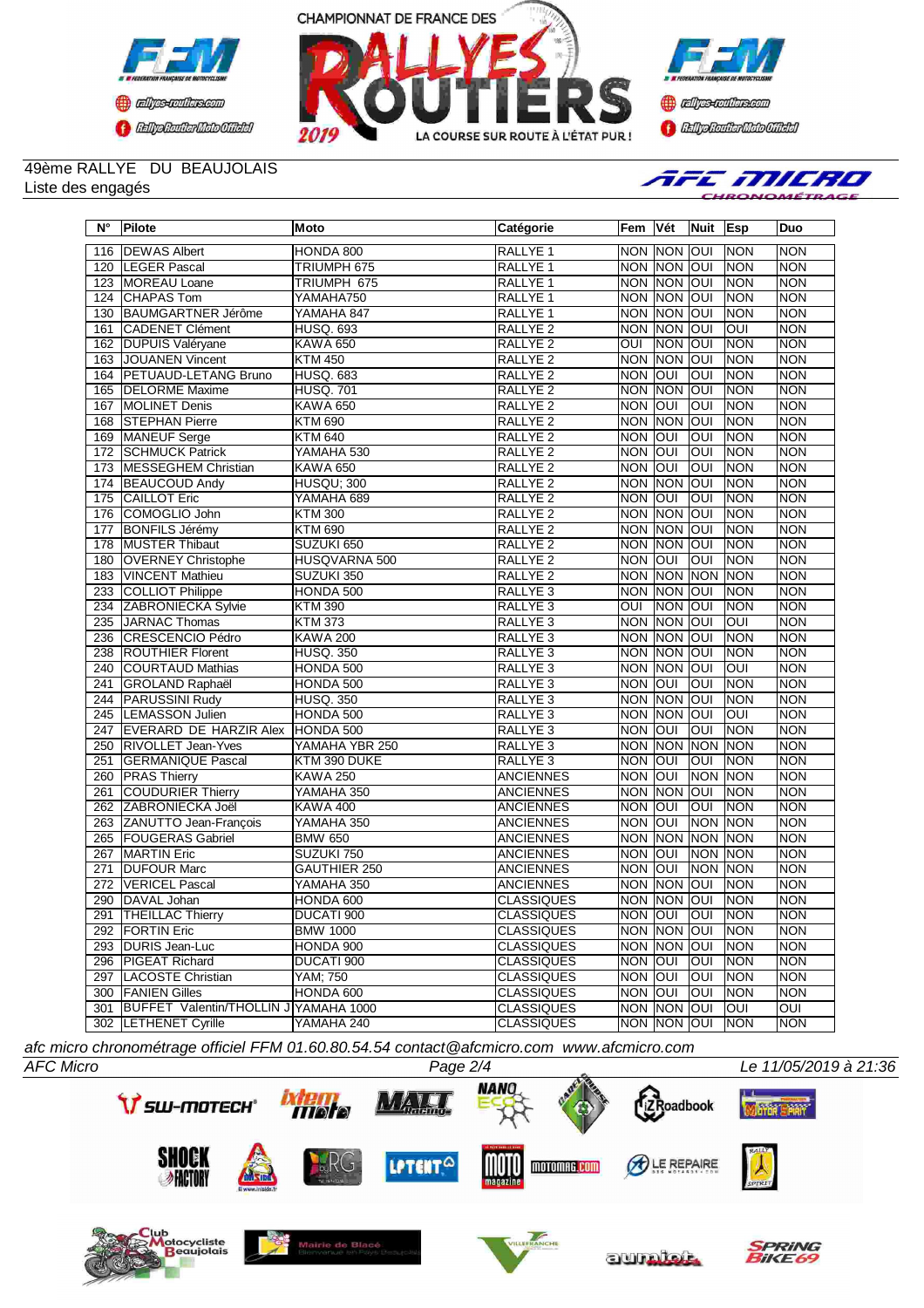





## 49ème RALLYE DU BEAUJOLAIS

Liste des engagés



| $N^{\circ}$      | Pilote                              | Moto                        | Catégorie               | <b>Fem</b>     | ∣Vét           | Nuit Esp            |            | <b>Duo</b>     |
|------------------|-------------------------------------|-----------------------------|-------------------------|----------------|----------------|---------------------|------------|----------------|
| 303              | CRESCENZO Sébastien                 | HONDA 900                   | <b>CLASSIQUES</b>       | NON NON        |                | lon                 | <b>NON</b> | <b>NON</b>     |
| 304              | MENARD Frédéric                     | KAWA KLR 650                | <b>CLASSIQUES</b>       | <b>NON</b>     | loui           | loui                | Inon       | <b>NON</b>     |
| 306              | <b>MARTIN Alexandre</b>             | 900 BR                      | <b>CLASSIQUES</b>       |                | <b>NON NON</b> | loui                | NON        | <b>NON</b>     |
| 307              | COLOMB Christophe                   | YAMAHA 240                  | <b>CLASSIQUES</b>       | <b>NON</b>     | <b>NON</b>     | <b>NON</b>          | <b>NON</b> | <b>NON</b>     |
| 309              | HAULTCOEUR Thibaud                  | HONDA 750                   | <b>CLASSIQUES</b>       | <b>NON NON</b> |                | loui                | <b>NON</b> | <b>NON</b>     |
| 310              | GALVANI Raphaël/BRESSE              | <b>KAWA CHO</b>             | <b>SIDE-CAR INISIDE</b> | <b>NON</b>     | <b>NON</b>     | loui                | <b>NON</b> | <b>NON</b>     |
| 311              | <b>GUILHOT Frédéric/ FANGET</b>     | <b>TRIUMPH 955</b>          | SIDE-CAR INISIDE        | <b>NON</b>     | <b>NON</b>     | loui                | <b>NON</b> | <b>NON</b>     |
| 312              | CHANAL Gilles/ CHANAL Cé PANDA      |                             | SIDE-CAR INISIDE        | Inon Ioui      |                | loui                | Inon       | <b>NON</b>     |
| 315              | LEPAGE Pauline/ LEPAGE              | YAMAHA 1000                 | SIDE-CAR INISIDE        | <b>OUI</b>     | <b>NON</b>     | loui                | <b>NON</b> | <b>NON</b>     |
| 316              | <b>BERTHOMIEU Benoit /REY</b>       | SUZUKI 1300                 | SIDE-CAR INISIDE        | <b>NON</b>     | loui           | loui                | <b>NON</b> | <b>NON</b>     |
| 317              | <b>BACON Franck/CHOPARD</b>         | <b>KTM CH.1190</b>          | <b>SIDE-CAR INISIDE</b> | <b>NON</b>     | <b>NON</b>     | loui                | <b>NON</b> | <b>NON</b>     |
|                  | 318 COUDERC Gilles/COUDER           | YAMAHA 1200                 | SIDE-CAR INISIDE        | <b>NON</b>     | <b>NON</b>     | IOUI                | <b>NON</b> | <b>NON</b>     |
|                  | 319 GUGLIELMI Séverine / BUL        | HONDA 829                   | <b>SIDE-CAR INISIDE</b> | OUI            | <b>NON</b>     | loui                | <b>NON</b> | <b>NON</b>     |
| $\overline{320}$ | <b>BOYER Thierry/BENETIER</b>       | <b>TRIUMPH SPEED TRIPLE</b> | SIDE-CAR INISIDE        | <b>NON</b>     | loui           | IOUI                | <b>NON</b> | <b>NON</b>     |
| $\overline{322}$ | CAPDEVILLE Vincent/LAFO             | CHODA 1300                  | SIDE-CAR INISIDE        | <b>NON</b>     | <b>NON</b>     | loui                | NON        | <b>NON</b>     |
| 329              | CHOIN A./ BORDAS Patrick            | CHODA 1000                  | SIDE-CAR INISIDE        | <b>NON</b>     | loui           | loui                | NON        | <b>NON</b>     |
| 332              | <b>BOUDIER Christophe/ MART</b>     | <b>VOAN 996</b>             | SIDE-CAR INISIDE        | <b>NON</b>     | IOUI           | IOUI                | <b>NON</b> | <b>NON</b>     |
| 400              | <b>TERRIER Laurent</b>              | YAMAHA 1000                 | MAXI RALLYE             | <b>NON</b>     | <b>NON</b>     | loui                | <b>NON</b> | <b>NON</b>     |
| 401              | <b>FONTESSE Sébastien</b>           | <b>KTM 990</b>              | <b>MAXI RALLYE</b>      | <b>NON</b>     | <b>NON</b>     | loui                | Inon       | <b>NON</b>     |
| 402              | <b>FORNI Mathieu</b>                | <b>TRIUM. 955</b>           | <b>MAXI RALLYE</b>      | <b>NON</b>     | <b>NON</b>     | loui                | <b>NON</b> | <b>NON</b>     |
| 403              | <b>CHOULIER Cédric</b>              | HONDA 998                   | <b>MAXI RALLYE</b>      | <b>NON NON</b> |                | loui                | NON        | <b>NON</b>     |
| 404              | DOUX Vincent                        | <b>APRILLA 1000 RSV</b>     | <b>MAXI RALLYE</b>      | <b>NON</b>     | <b>NON</b>     | loui                | <b>NON</b> | <b>NON</b>     |
| 405              | DANEYROLLE Gilles                   | HONDA 1000                  | <b>MAXI RALLYE</b>      | <b>NON</b>     | loui           | <b>NON</b>          | <b>NON</b> | <b>NON</b>     |
| 406              | <b>DEPARDON Jérôme/DEPA</b>         | <b>BMW 1100</b>             | <b>MAXI RALLYE</b>      |                | <b>NON NON</b> | loui                | <b>NON</b> | $\overline{O}$ |
| 408              | <b>TRICOT Roland</b>                | <b>BMW 1200</b>             | <b>MAXI RALLYE</b>      | <b>NON NON</b> |                | loui                | <b>NON</b> | <b>NON</b>     |
| 409              | <b>OLSCHEWSKI William</b>           | <b>BMW</b> 1000             | <b>MAXI RALLYE</b>      | <b>NON</b>     | <b>NON</b>     | loui                | <b>NON</b> | <b>NON</b>     |
| 410              | <b>ROUX Nicolas</b>                 | <b>KTM 1290</b>             | <b>MAXI RALLYE</b>      |                | <b>NON NON</b> | loui                | <b>NON</b> | <b>NON</b>     |
| 411              | <b>JENNY Pierre</b>                 | <b>BMW 1000</b>             | <b>MAXI RALLYE</b>      | <b>NON</b>     | loui           | <b>NON</b>          | <b>NON</b> | <b>NON</b>     |
| 412              | <b>CERISOT Nicolas</b>              | <b>KTM 1050</b>             | <b>MAXI RALLYE</b>      | <b>NON</b>     | <b>NON</b>     | <b>NON</b>          | <b>NON</b> | <b>NON</b>     |
|                  | 413 GALEN Jason                     | TRIUMPH 1050                | MAXI RALLYE             |                | NON NON        | loui                | loui       | <b>NON</b>     |
| 414              | <b>FERREIRA Christophe</b>          | <b>BMW 1000</b>             | <b>MAXI RALLYE</b>      | <b>NON NON</b> |                | <b>NON</b>          | <b>NON</b> | <b>NON</b>     |
| 415              | GERMAIN Nicolas/OLLIER C BMW 1200   |                             | <b>MAXI RALLYE</b>      |                | <b>NON NON</b> | IOUI                | <b>NON</b> | $\overline{O}$ |
| 416              | <b>BAUDIN Guilhem</b>               | <b>KTM990</b>               | MAXI RALLYE             |                | <b>NON NON</b> | IOUI                | <b>NON</b> | <b>NON</b>     |
| 420              | <b>BERNARD Thibaut</b>              | YAMAHA 850                  | <b>RALLYE 1</b>         | <b>NON NON</b> |                | loui                | NON        | <b>NON</b>     |
| 421              | <b>BERNARD Loïc</b>                 | SUZUKI 650                  | RALLYE 1                |                | non Inon       | IOUI                | <b>NON</b> | <b>NON</b>     |
| 422              | <b>FOURNIER Martial</b>             | SUZUKI 750                  | RALLYE 1                |                | NON NON        | loui                | <b>NON</b> | <b>NON</b>     |
| 423              | MAZUE Jérémy/ CHAZAUD               | YAMAHA 850                  | <b>RALLYE 1</b>         | <b>NON NON</b> |                | <b>NON</b>          | <b>NON</b> | OUI            |
| 424              | <b>BOISSERIE Philippe</b>           | APRILIA 1100                | <b>MAXI RALLYE</b>      | NON NON        |                | loui                | <b>NON</b> | <b>NON</b>     |
| 425              | <b>AULAS Cyril</b>                  | <b>KTM 939</b>              | RALLYE 1                | <b>NON</b>     | <b>NON</b>     | loui                | <b>NON</b> | <b>NON</b>     |
| 426              | SARBONI Julien / TRCOT C            | SUZUKI 749                  | RALLYE <sub>1</sub>     | NON NON        |                | loui                |            | OUI            |
| 427              | PARTARRIEU Quentin                  | YAMAHA 850                  | RALLYE 1                | <b>NON NON</b> |                | <b>NON</b>          | loui       | <b>NON</b>     |
| 428              | BARTOLO Cédric                      | TRIUMPH 660                 | RALLYE 1                | NON            | <b>NON</b>     | ΙΟυι                | <b>NON</b> | <b>NON</b>     |
| 429              | PERO Stéphane/ PERO Isab YAMAHA 850 |                             | RALLYE 1                |                |                | NON NON NON NON     |            | $\overline{O}$ |
|                  | 430   RIZZO Jérémy                  | YAMAHA                      | RALLYE 1                |                |                | INON INON IOUI INON |            | INON           |
|                  | 432 OSSEDAT Rémi                    | YAMAHA 847                  | RALLYE 1                |                | NON NON OUI    |                     | <b>NON</b> | <b>NON</b>     |
|                  | 433   DESPRAS Martial               | TRIUMPH 675                 | RALLYE 1                |                |                | NON NON NON NON     |            | <b>NON</b>     |
|                  | 434 GUERRIN Jérémy                  | TRIUMPH 678                 | RALLYE <sub>1</sub>     |                | NON NON OUI    |                     | <b>NON</b> | <b>NON</b>     |
|                  | 435 CONSTANTIN Yves                 | KAWA 948                    | RALLYE 1                |                | NON NON OUI    |                     | <b>NON</b> | <b>NON</b>     |
|                  | 436   MARTINIEN Simon               | YAMAHA 600                  | RALLYE <sub>1</sub>     |                |                | NON NON NON OUI     |            | <b>NON</b>     |
|                  | 450 MICHEL J.Christian              | <b>KTM 690</b>              | RALLYE <sub>2</sub>     |                | NON NON OUI    |                     | <b>NON</b> | <b>NON</b>     |
|                  | 452 BERTHELOT Julien                | <b>HUSQ; 690</b>            | RALLYE <sub>2</sub>     |                | NON NON OUI    |                     | <b>NON</b> | <b>NON</b>     |